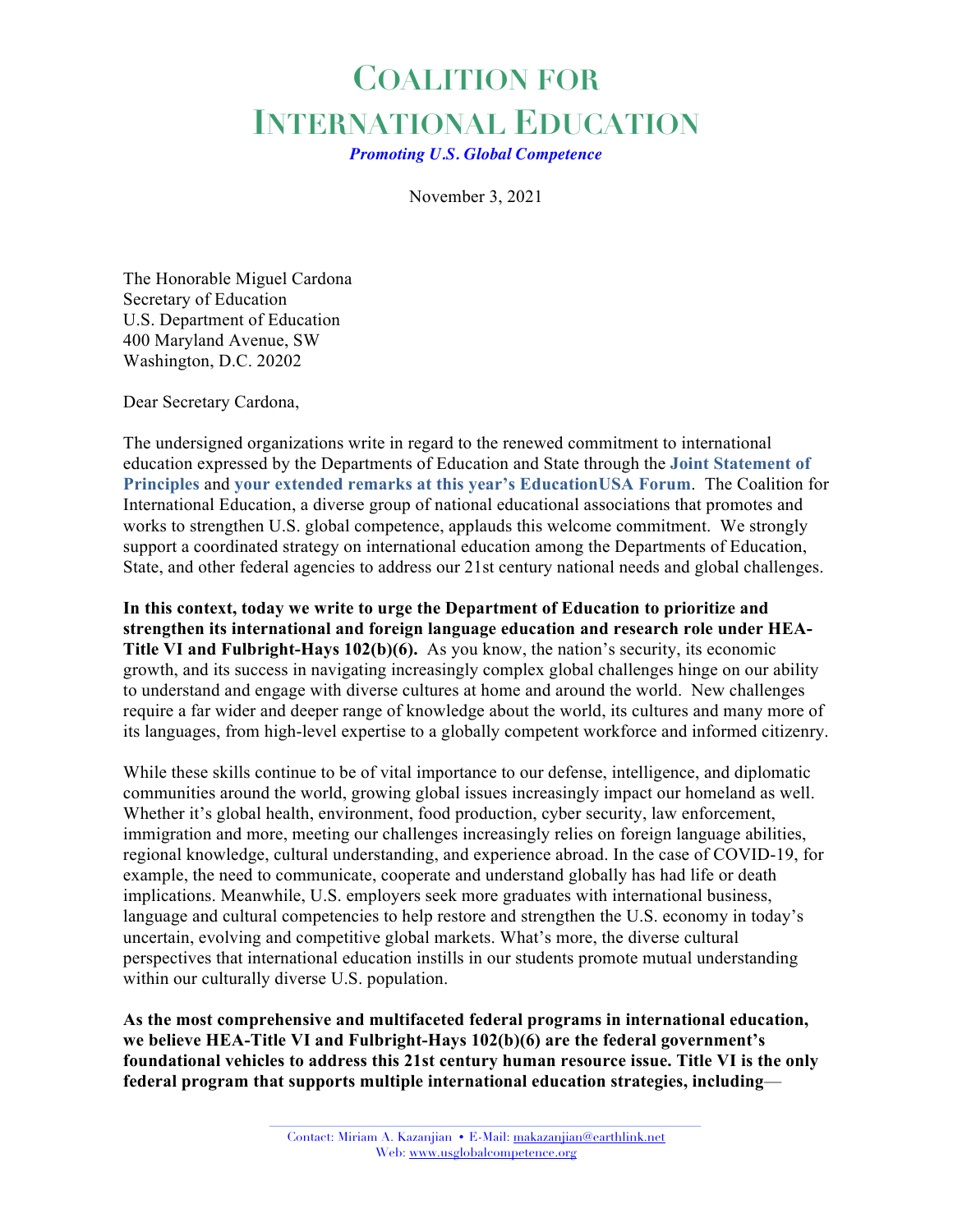foreign languages, area and regional studies, education abroad, international business, linkages with overseas institutions, visiting scholars, teacher training, research and more—combined with interdisciplinary programs focused on all world regions and more than 130 languages. It maintains an unparalleled national capacity in teaching and resources, without which most of the less commonly taught languages and world regions of strategic interest would not be taught in our schools and colleges on a regular basis. It provides extensive outreach and collaboration among all levels of educational institutions (K-12 though higher education), government agencies, and corporations. Other complementary international education activities in the Departments of Defense, State and Commerce, which have more targeted priorities, depend on the Title VI educational infrastructure and resources to further their strategic goals.

**As you know, these programs suffered a disproportionate \$53 million reduction beginning in FY 2011 followed by a decade of flat funding, all due to budgetary restrictions. Today we strongly urge the Department of Education to prioritize restoration of this vital federal investment in your FY 2023 budget request to at least their FY 2010 funding levels as adjusted by inflation.** This well-grounded and justified restoration would enable and energize resumption of the significant investment and capacity developed under these critical programs in the decade immediately after 9/11. Key foreign language, regional studies, international business, research, and education abroad infrastructures and capacity must be replenished, interdisciplinary programs increased, and more outreach and access to quality international education for a broad range of underserved institutions and populations enabled. To achieve these goals, we also urge the Department to ensure commensurate staffing needs are met in the International and Foreign Language Education Office (IFLE).

We hope that the Department, and the Administration overall will see these invaluable international and foreign language education programs as an ever more urgent and essential strategy for developing the American capabilities and leadership needed for addressing our contemporary challenges at home and around the globe.

Thank you for your consideration of our request. We would be pleased to provide any additional information or collaboration that you and your staff would like moving forward.

Submitted by the following 34 organizations:

African Studies Association Alliance for International Exchange American Association of Community Colleges American Council of Learned Societies ACTFL: American Council on the Teaching of Foreign Languages American Councils for International Education American Historical Association American Political Science Association American Society for Engineering Education Association for Asian Studies Association for International Business Education and Research Association for Slavic, East European, and Eurasian Studies Association of American Universities Association of International Education Administrators Association of Jesuit Colleges and Universities